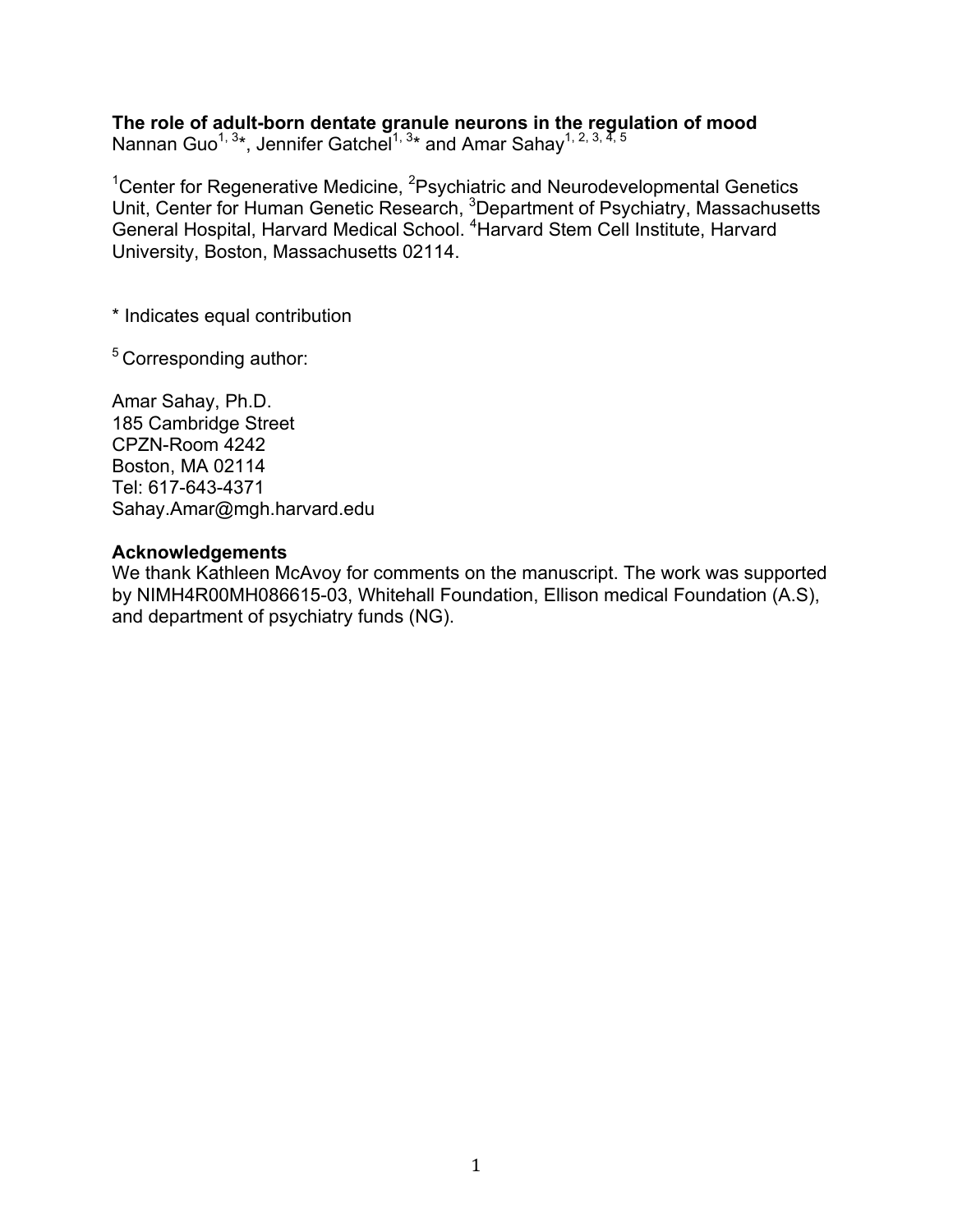### **Introduction**

There is growing recognition that the dentate gyrus (DG) sub region of the hippocampus contributes to both cognition as well as regulation of mood. Since adult hippocampal neurogenesis provides a source of new neurons throughout life in mammals, it represents a unique form of neural plasticity that may be targeted to restore or rejuvenate DG functions when compromised, such as in different disease states and during normal ageing. In this review we address whether the role of adult-born neurons in modulation of anxiety and depression-like behaviors is dependent on their proposed function in pattern separation. Towards this goal, we discuss evidence for adult-born neurons in pattern separation and mood regulation. We suggest that the functions of adult-born neurons in pattern separation may be particularly relevant for anxiety disorders such as post-traumatic stress disorder (PTSD), and that antidepressants may engage both pattern separation dependent and independent functions of adult-born neurons to produce therapeutic effects

## **Adult-born dentate granule neurons and pattern separation**

Recent studies in rodents have implicated adult-born neurons in a range of hippocampal dependent tasks including processing of contextual information and spatial learning. Within the domain of contextual processing, there is growing evidence supporting a role for hippocampal neurogenesis in pattern separation, a mnemonic process by which similar perceptual patterns are separated or transformed into orthogonal neural representations. The proposed role for adult-born neurons in pattern separation was antedated by a foundation of computational and experimental studies implicating the DG in pattern separation (Rolls and Kesner, 2006; Treves et al., 2008). Experimental evidence for the DG in pattern separation first came from lesion studies in rodents showing that colchicine-induced ablation of the DG impaired discrimination of two spatial locations based on distal contextual cues, especially when the overlap of the distal cues was large i.e. spacing of the two locations was small (Gilbert et al., 2001). These findings were corroborated by studies using genetic approaches to specifically manipulate DG functions. For example, genetic disruption of synaptic transmission and plasticity at perforant path-dentate granule synapses was found to impair an animal's ability to differentiate between two similar contexts (McHugh et al., 2007). However, the capacity to distinguish between two distinct contexts was unaffected in these mice, suggesting that entorhinal inputs to CA3 were sufficient for this function. In concordance with previous computational modeling work, these studies suggested that the DG is required to minimize interference between overlapping spatial or contextual information. However, since these studies employed manipulations that affected the whole DG, they were unable to distinguish the contribution of adult-born neurons from those generated during development of the DG.

Electrophysiological analyses of adult-born neurons during their maturation have identified critical periods of heightened synaptic and structural plasticity relative to developmentally generated neurons, suggesting that young adult-born neurons contribute preferentially to DG functions in encoding (Ge et al., 2007; Saxe et al., 2006; Snyder et al., 2001; Zhao et al., 2006). Furthermore, young adult-born neurons may account for up to 10% of the DG (Imayoshi et al., 2008; Snyder and Cameron, 2012). Recent studies using loss-of-function and gain-of-function approaches have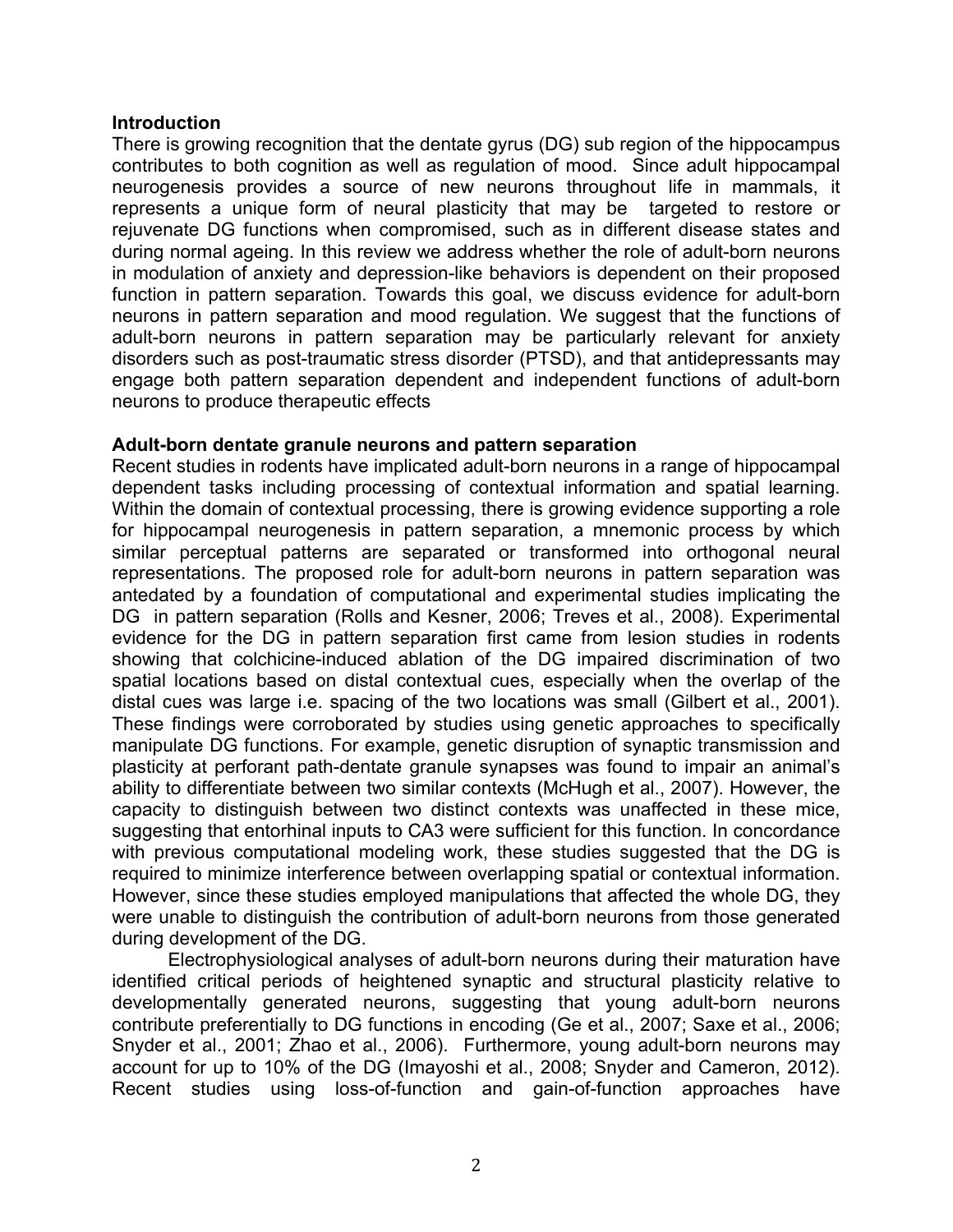demonstrated that adult-born neurons are indispensable for pattern separation. For instance, mice in which adult hippocampal neurogenesis is ablated using targeted irradiation are less efficient than controls in detecting small, but not large, separations of maze arms or objects on a touch screen (Clelland et al., 2009). More recently, Sahay et al. showed that mice in which adult hippocampal neurogenesis is genetically increased are better at discriminating between two similar contexts than controls (Sahay et al., 2011a). In this task, during initial training both groups of mice generalized their conditioned responses (freezing) to both the aversive, training (CS+) and safe, unconditioned (CS−) contexts. As mice were tested in CS+ and CS− contexts over several days with reinforcement of the CS+ context, but not the CS− context, the mice with more adult-born neurons were better in discriminating between the two contexts than controls. Conversely, the authors found that blockade of adult hippocampal neurogenesis by targeted x-irradiation produced impairments in contextual fear discrimination learning. Similar results were obtained using a genetic approach to block adult hippocampal neurogenesis (Tronel et al., 2010). Paralleling these findings, Kheirbek and colleagues showed that genetic blockade of synaptic plasticity of just the young adult-born neurons, a manipulation that did not affect their survival, was sufficient to impair discrimination learning. Importantly, in these studies genetic augmentation or abrogation of adult neurogenesis (or synaptic plasticity of young adult-born neurons) did not impact discrimination of distinct contexts, suggesting (as in the spatial radial arm maze task, (Clelland et al., 2009) that adult-born neurons were more likely to be required for reducing interference between two similar representations and that general mechanisms underlying behavioral inhibition were not altered. Together, these studies suggest that in the absence of adult-generated neurons, the vast majority of dentate granule neurons fail to compensate in pattern separation,and beg the question as to what functions the older neurons have in encoding. A recent study by Nakashiba and colleagues provides intriguing insight into this question (Nakashiba et al., 2012). These authors showed that transgenic mice in which synaptic output of mature dentate granule cells, but not that of younger immature neurons, is inhibited, were better at pattern separation than controls. Furthermore, these mice were impaired in pattern completion, a process by which a full pattern is retrieved based on a partial or degraded cue. These observations suggest that young-adult born neurons and developmentally generated neurons may have opposing roles in mediating pattern separation and pattern completion, respectively, and that simply varying the number of new neurons may shift the balance between these two mnemonic processes. Given the pivotal role of CA3 in pattern completion (Marr, 1971; Nakazawa et al., 2002; O'Reilly and McClelland, 1994; Rudy and O'Reilly, 1999), it may be that mature DG neurons exhibit distinct patterns of connectivity relative to young-adult generated neurons.

Recent studies relying on functional magnetic resonance imaging (fMRI) and immediate early gene (IEG) based circuit mapping have begun to examine the neural correlates of pattern separation in humans and in rodents. In rodents, Leutgeb et al. showed that dentate granule neurons, but not CA3 neurons, showed a remapping response to subtle morphing of contexts (Leutgeb et al., 2007). Interestingly, rather than exhibiting global remapping as is seen in CA3, where nonoverlapping/ independent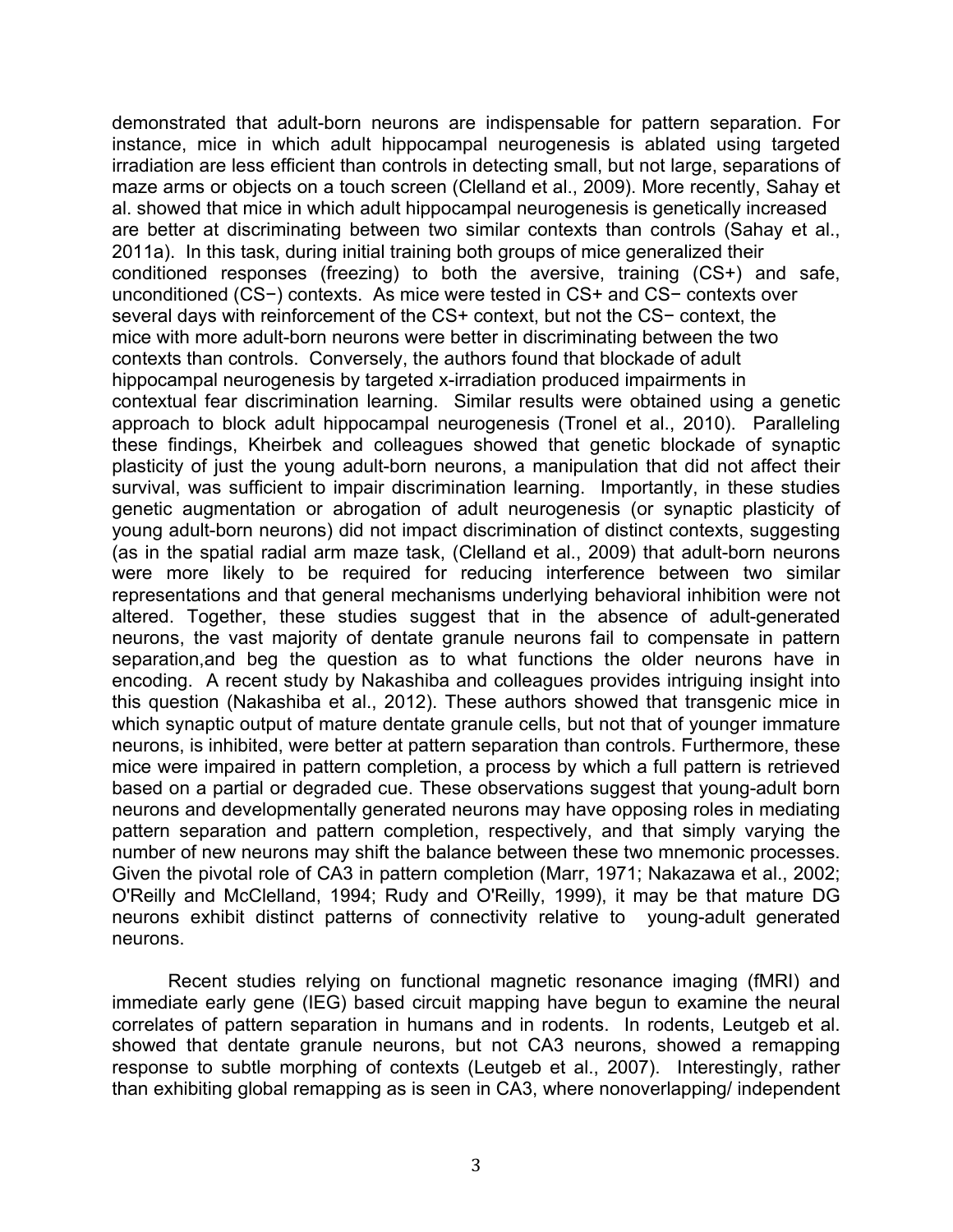ensembles of neurons are activated in response to different environments, the authors found the same population of DG neurons to be reactivated, albeit with different firing rates (also known as rate remapping). More recently, it has been suggested that adultborn neurons exhibit rate remapping during behavioral foraging and that the mature dentate granule neurons are relatively silent and fire only in a single location (global remapping) (Neunuebel and Knierim, 2012). Although visualization of neuronal ensembles of activated neurons using IEG expression has consistently found sparse activation of the DG with 2-4% of dentate granule neurons active in a given context, current IEG based studies support a role for global, rather than rate, remapping in the DG (Schmidt et al., 2012) as a substrate for pattern separation.

Human studies using high-resolution functional magnetic resonance imaging (fMRI) have also supported a role of the DG in pattern separation. Bakker et al. had participants view a series of pictures of objects, which could be either new, a repetition of a previously shown object, or a slightly different version of a previously shown object (lure). Whereas different regions of the temporal lobe were activated by a novel object, only the DG-CA3 circuit, but not other sub regions, showed elevated levels of activity similar to that seen upon first presentation of an object, in response to lures (Bakker et al., 2008). This response to the lure was interpreted as pattern separation since it suggested recognition of a subtle difference in the object relative to previously observed opbjects. In contrast, an activation pattern similar to that of a repetition would indicate pattern completion. To explicitly address pattern separation in the DG-CA3 circuit, the same authors used a similar encoding task except that object similarity was varied parametrically (Lacy et al., 2011) akin to the context morphing used in *in vivo* place cell recording studies in rodents (Leutgeb et al., 2007). The authors found greater activation of DG-CA3 relative to CA1 for lures that had high similarity suggestive of a pattern separation like mechanism that transforms input similarity to generate divergent output. More recently, the authors found using this task that aged adults are less efficient than younger adults in pattern separation and that degradation of the perforant path as well as putative changes in CA3 dendritic architecture may underlie these differences in pattern separation efficiency (Yassa et al., 2011).

The preponderance of evidence favoring a role for adult-born neurons in pattern separation underscores the need to identify how a small number of adult born neurons influences encoding functions in the DG. Although several models addressing this question have been developed (Aimone et al., 2011; Appleby et al., 2011; Becker et al., 2009; Myers and Scharfman, 2008; Wiskott et al., 2006), we recently proposed a noncell autonomous role for adult-born neurons as modulators of excitability of the DG (Lacefield et al., 2010; Sahay and Hen, 2007; Sahay et al., 2011b) via their connections with hilar interneurons and mossy cells (Toni et al., 2008). In such a model, the introduction of new adult-born neurons into the DG circuit would increase the threshold for activation of the whole DG by recruiting feedback inhibition mediated by hilar mossy cells and interneurons, thereby generating a sparser pattern of firing, a feature thought to be conducive for orthogonalization of information and consequently, pattern separation (Kesner, 2007; Leutgeb et al., 2007; Treves et al., 2008). It may also constrain pattern completion functions of mature neurons when a similar environment is encountered since mature neurons preferentially respond to previously experienced environments (Aimone et al., 2011; Tashiro et al., 2007). Conversely, a familiar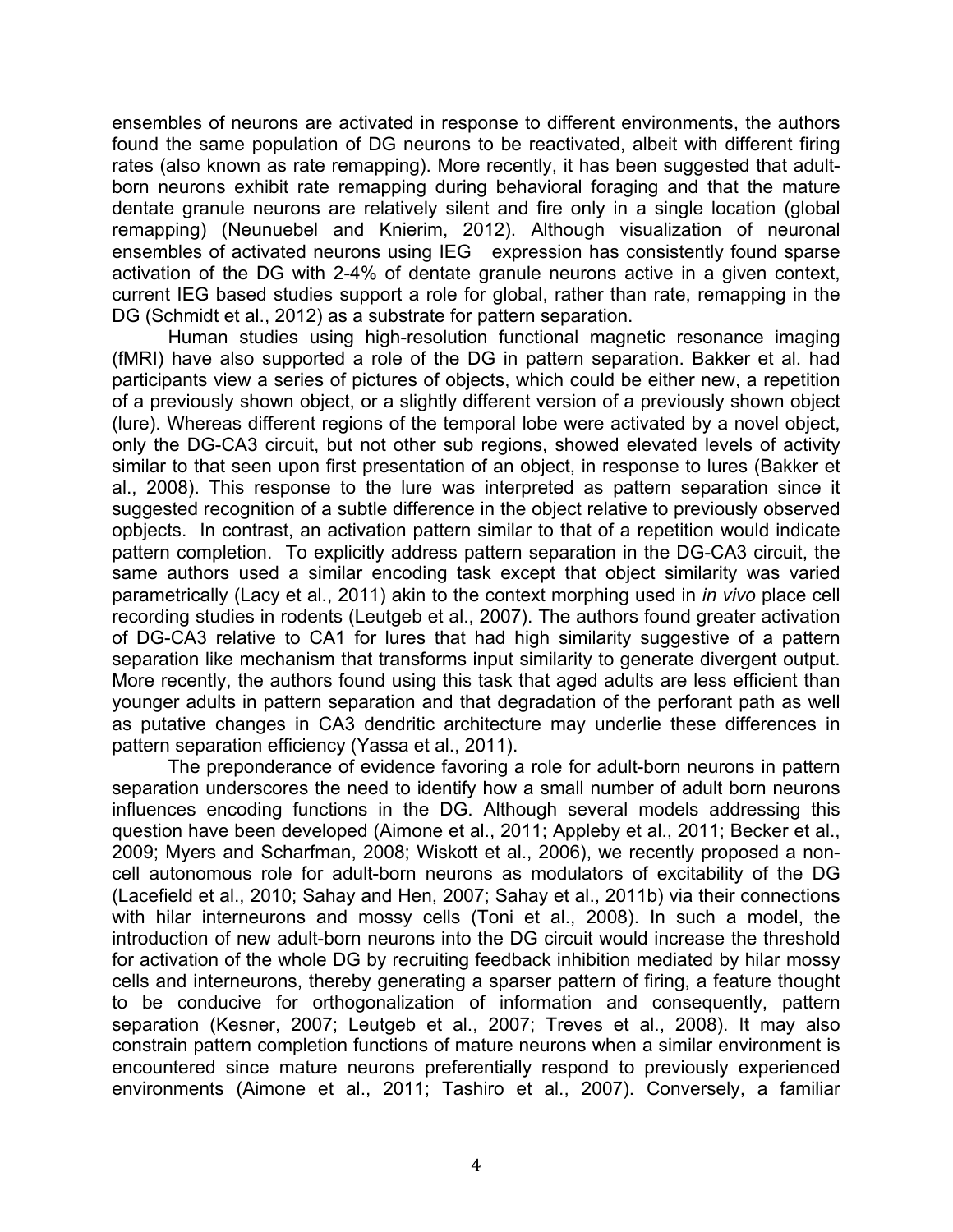environment will preferentially reactivate a specific cohort of old neurons, and this may inhibit the new neurons and favor pattern completion. In addition to feedback inhibition of the DG, young-adult-born neurons may recruit feed forward inhibition through interneurons in the stratum lucidum to modulate pattern completion functions in CA3. As stated earlier, unraveling the precise patterns of functional connectivity of adult-born and mature neurons with mossy cells, interneurons and CA3 neurons will shed light on their functions in pattern separation and pattern completion, respectively. It is also important to address how adult-born neurons contribute to place cell remapping. Specifically, are adult-born neurons the primary substrates for rate remapping in a context morphing task? Do adult-born neurons contribute to global remapping under certain conditions such as when task demands are integrated into behavioral paradigms in which the context is morphed. Integration of *in vivo* recordings with visualization of the underlying cell-types in mice in which levels of neurogenesis are selectively modulated will undoubtedly address some of these questions.

# **Adult-born dentate granule neurons and mood regulation**

In addition to a role for adult generated DG neurons in pattern separation, increasing evidence suggests a relationship between new neurons, stress, and mood regulation. Early studies using growth factors and viral expression systems from the Duman lab and other simplicated the DG in mood regulation (Adachi et al., 2008; Chen et al., 2001; Hunsberger et al., 2007; Lee et al., 2009; Son et al., 2012). For example,

BDNF infusions into the DG, but not CA1, were sufficient to produce antidepressant like behavioral effects in the learned helplessness paradigm and the forced swim test (Shirayama et al., 2002). Since the first observations that selective serotonin reuptake inhibitors increased neurogenesis in the DG of adult rodents (Malberg et al., 2000), it is now evident that this is true for all FDA approved antidepressants. The first demonstration of a role for adult-born hippocampal neurons in mood regulation came from studies in which mice received low-dose hippocampal

irradiation while concomitantly receiving antidepressant treatment (Santarelli et al., 2003). The authors found that blocking adult hippocampal neurogenesis abrogated the response to antidepressants in the novelty suppressed feeding (NSF) task and chronic unpredictable stress paradigm. Recent studies in mice have obtained similar results using a chronic corticosterone mouse model of depression (David et al., 2009). Studies using genetic manipulations to modulate levels of neurogenesis have corroborated some of these findings. Li et al. showed that inhibition of adult DG neurogenesis through conditional deletion of the gene encoding the neurotrophin receptor, TrkB, in neural progenitor cells in the adult DG rendered mice insensitive to effects of chronic antidepressant treatment in behavioral tasks of anxiety or depression (Li et al., 2008). Antidepressants are not the only mood promoting interventions that appear to require adult hippocampal neurogenesis; the adaptive behavioral responses conferred by environmental enrichment during recovery from stress was also shown to be dependent on this form of neural plasticity (Schloesser et al., 2010).

Although the precise mechanism(s) by which new neurons mediate these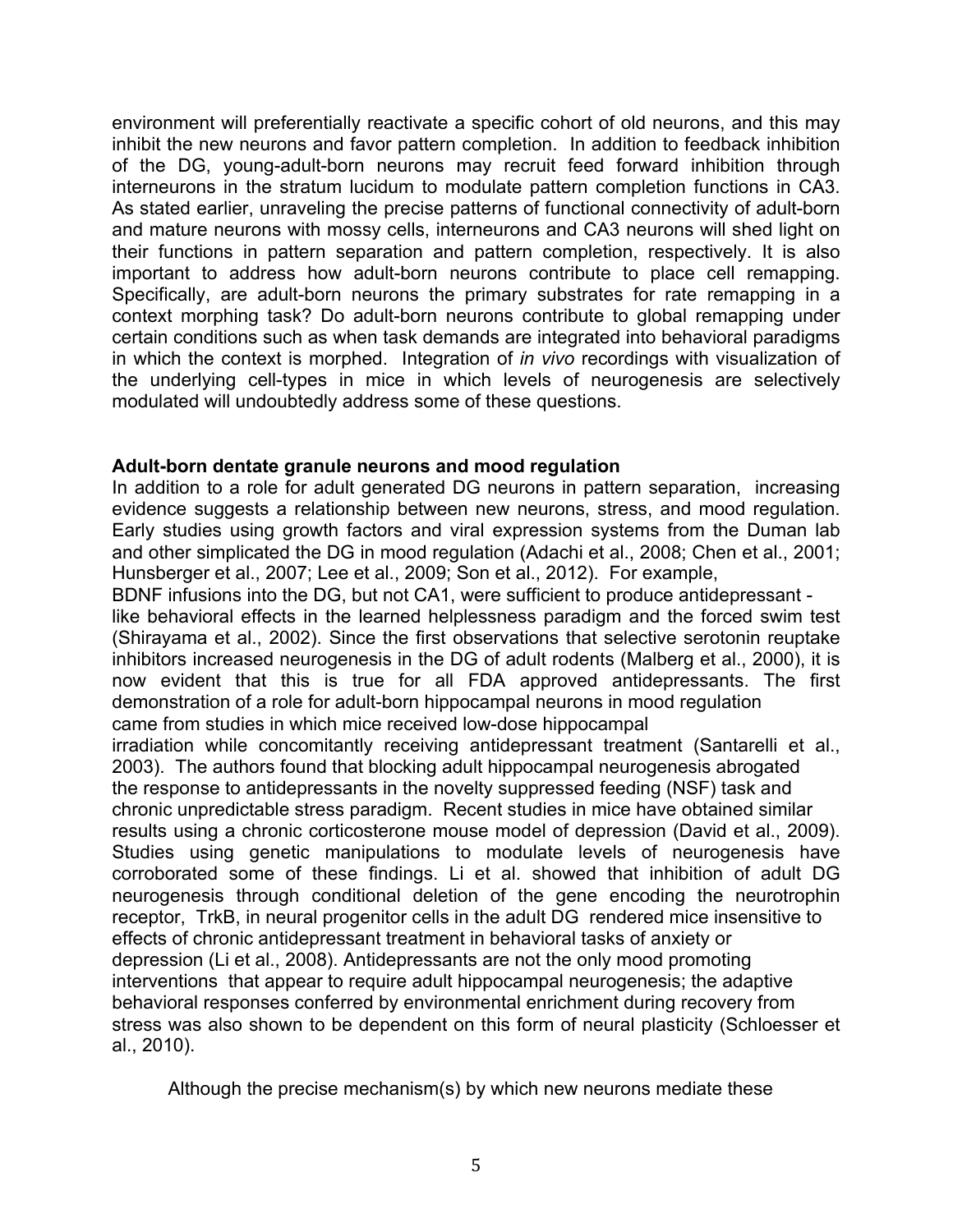antidepressant-behavioral responses remains largely unknown, stress and the main stress hormone system, the hypothalamo-pituitary-adrenal (HPA) axis—has emerged as a potential functional link between adult-born neurons, mood regulation, and antidepressant treatment responses. Stress plays a key role in mood and anxiety disorders, with abnormalities in HPA axis activity, including loss of inhibitory feedback, often associated with these disorders (Holsboer et al., 1987; Nemeroff et al., 1984). The hippocampus serves as a regulator of the HPA axis, modulating the activity of the paraventricular nucleus (PVN) of the hypothalamus through a polysynaptic pathway providing negative feedback (Herman et al., 1995; Sapolsky et al., 1984) (Herman et al., 1998; Herman and Mueller, 2006; McEwen, 2001). To test the hypothesis that adult-born DG neurons play a critical role in the hippocampal regulation of the HPA axis and mood regulation, several groups have inhibited adult neurogenesis in rodents by different means while measuring the downstream effects on HPA axis activity and behavior at baseline and under conditions of stress. Surget and colleagues found that ablating hippocampal neurogenesis by targeted x-irradiation did not lead to deficits in HPA axis regulation in the context of uncontrollable chronic mild stress, but, rather, impaired the ability of fluoxetine to reverse these deficits. The authors also showed using dexamethasone injections into the ventral DG in combination with IEG based circuit activation mapping that fluoxetine treatment reverses the stress-induced dis-inhibition (over activation) of the PVN. However, whether this effect of fluoxetine required intact adult hippocampal neurogenesis was not assessed. Thus, chronic stress impaired hippocampal regulation of several components of the stress response and intact neurogenesis was critical for restoration of behavioral responses by antidepressant treatment.

In contrast to chronic stress, the effects of acute stress on HPA reactivity appears to be modulated by levels of adult hippocampal neurogenesis. Schloesser et al., conditionally suppressed adult neurogenesis utilizing an inducible genetic approach by which dividing progenitors in the adult brain are rendered sensitive to the antiviral drug valgancilovir (Schloesser et al., 2009). Valganciclovir treated mice, in which adult neurogenesis was inhibited, had higher corticosterone levels relative to mice with intact neurogenesis following exposure to a mild stressor (introduction to a novel envrionment) but not at baseline. These results support a role for new neurons in hippocampal inhibition of the HPA axis under conditions of mild stress. In a complimentary study, Snyder et al. (Snyder et al., 2011) employed both a genetic approach as well as hippocampal specific x-ray irradiation to inhibit adult neurogenesis, and found that HPA axis activity was heightened following stress (thirty minute acute restraint stress) as measured by corticosterone levels in mice with suppressed adult neurogenesis. Consistent with neuroendocrine dysregulation, neurogenesis deficient mice displayed depressive and anxious phenotypes in several behavioral paradigms— NSF, FST and a test of anhedonia, the sucrose preference test (SPT)—immediately following an acute stress. Surprisingly, in some tasks, such as the FST and SPT, neurogenesis-deficient mice showed baseline deficits, indicating that depending on the paradigm and task, neurogenesis may play a role that extends beyond stress response regulation. Together, through both focal irradiation and genetic approaches, the above studies support a role for hippocampal regulation of the HPA axis and disruption of negative feedback onto the HPA axis under conditions of acute stress.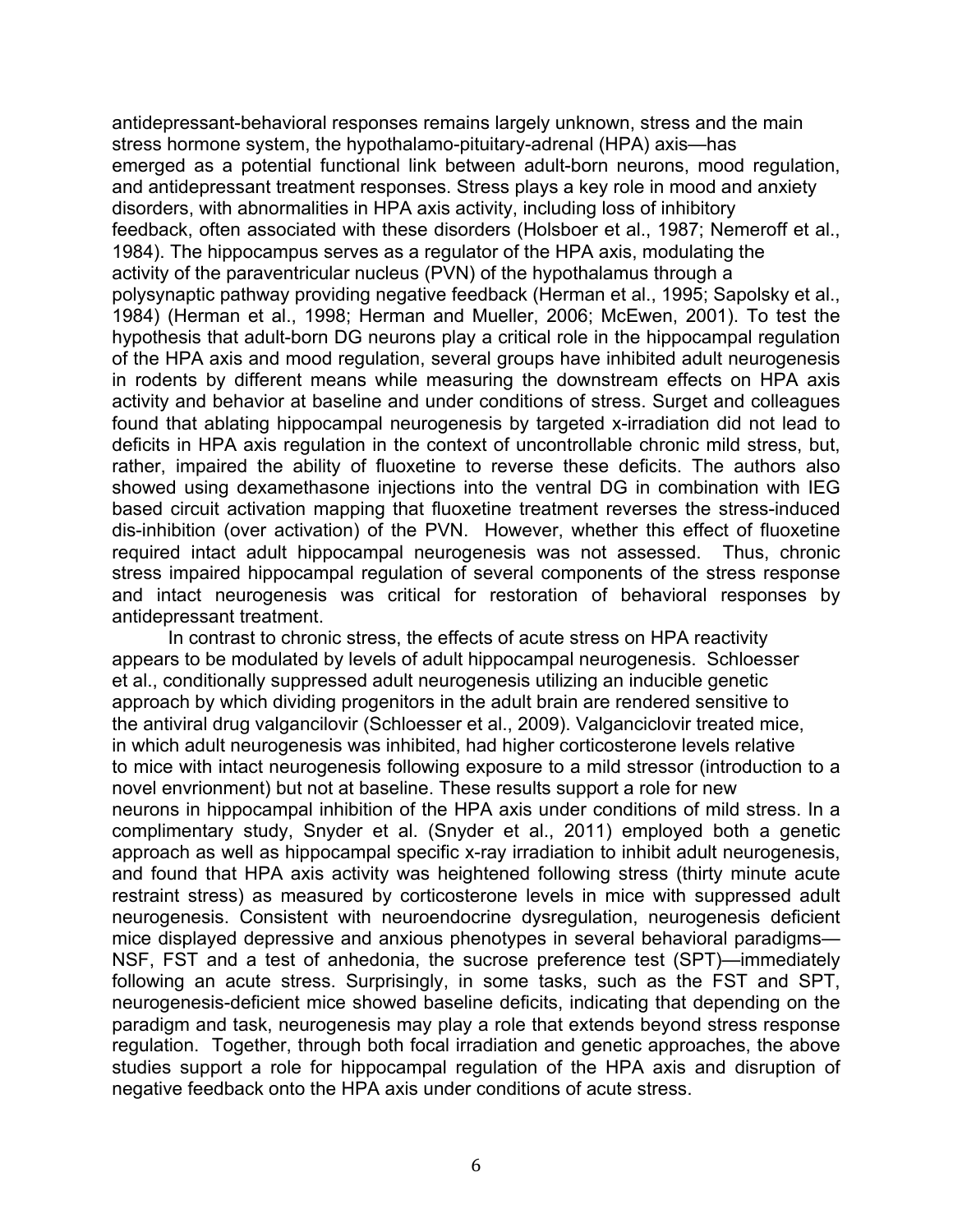While antidepressants, environmental enrichment and exercise all promote adult DG neurogenesis, stress and glucocorticoids inhibit the production and survival of adultborn neurons (Dranovsky and Hen, 2006; Mirescu and Gould, 2006). Indeed, stress, by inhibiting adult hippocamal neurogenesis, renders the hippocampal-HPA axis increasingly responsive to future stress. In the short term, this may be adaptive by mediating appropriate behavioral responses to stressors. However, over time, this may become increasingly maladaptive in giving rise to increased stress responsiveness and depressive behaviors in the absence of threatening or stressful events. Antidepressant treatment may improve this dysregulation by promoting neurogenesis, and thereby restoring the imbalance that initiated the maladaptive cascade. Since antidepressants exert multiple effects on neural circuitry besides increasing adult hippocampal neurogenesis (Duman and Monteggia, 2006; Maya Vetencourt et al., 2008), it remains to be seen whether increasing adult neurogenesis is sufficient to modulate HPA functions. In this context, it is worth point out that stimulating adult hippocampal neurogenesis may not always be beneficial. Blockade of adult hippocampal neurogenesis was found to inhibit social avoidance behavior suggesting that the timing of proneurogenic interventions may be critical to the directionality of their impact (Lagace et al., 2010). Moreover, the heightened plasticity of young adult-born neurons may make them more modifiable by stress, thereby amplifying the effector (stress), rather than curbing its effects. This may be why stressors such as social isolation drive symmetric division of stem cells rather than asymmetric divisions to generate more neurons (Bonaguidi et al., 2011; Dranovsky et al., 2011; Song et al., 2012).

As with pattern separation and pattern completion, one might ask whether the adult-born and developmentally generated neurons (mature neurons) have similar or distinct functions in mood regulation. Although chronic antidepressant treatment has been shown to accelerate maturation of adult-born neurons (Wang et al., 2008), a recent study made the intriguing observation that antidepressants also induce dematuration of mature dentate granule neurons (Kobayashi et al., 2008). Kobayashi et al. found that chronic antidepressant treatment of adult mice shifted the molecular and functional properties of a large population of mature granule cells. Four to five weeks of fluoxetine treatment in mice resulted in a reduction in expression of molecular markers of granule cell maturity, decrease in activity-dependent gene expression and a shift of electrophysiological propertiesto resemble a more immature state. They further went on to show that the dematuration effect of antidepressants may be mediated in part through 5-HT4 receptor signaling. Additional molecular, genetic and behavioral studies are needed to determine the precise mechanism(s) of dematuration and also to determine what role this process plays in the anti-depressant mediated behavioral response.

#### **Discussion**

Anxiety disorders such as PTSD can be viewed as maladaptive responses involving dysregulation of neural circuitry that evolved to generate fearfulness. Healthy individuals are able to regulate activation of fear and neuroendocrine responses as a function of their environments. In contrast, individuals with PTSD exhibit heightened neuroendocrine (hyperarousal,) and behavioral responses (fear, avoidance) to neutral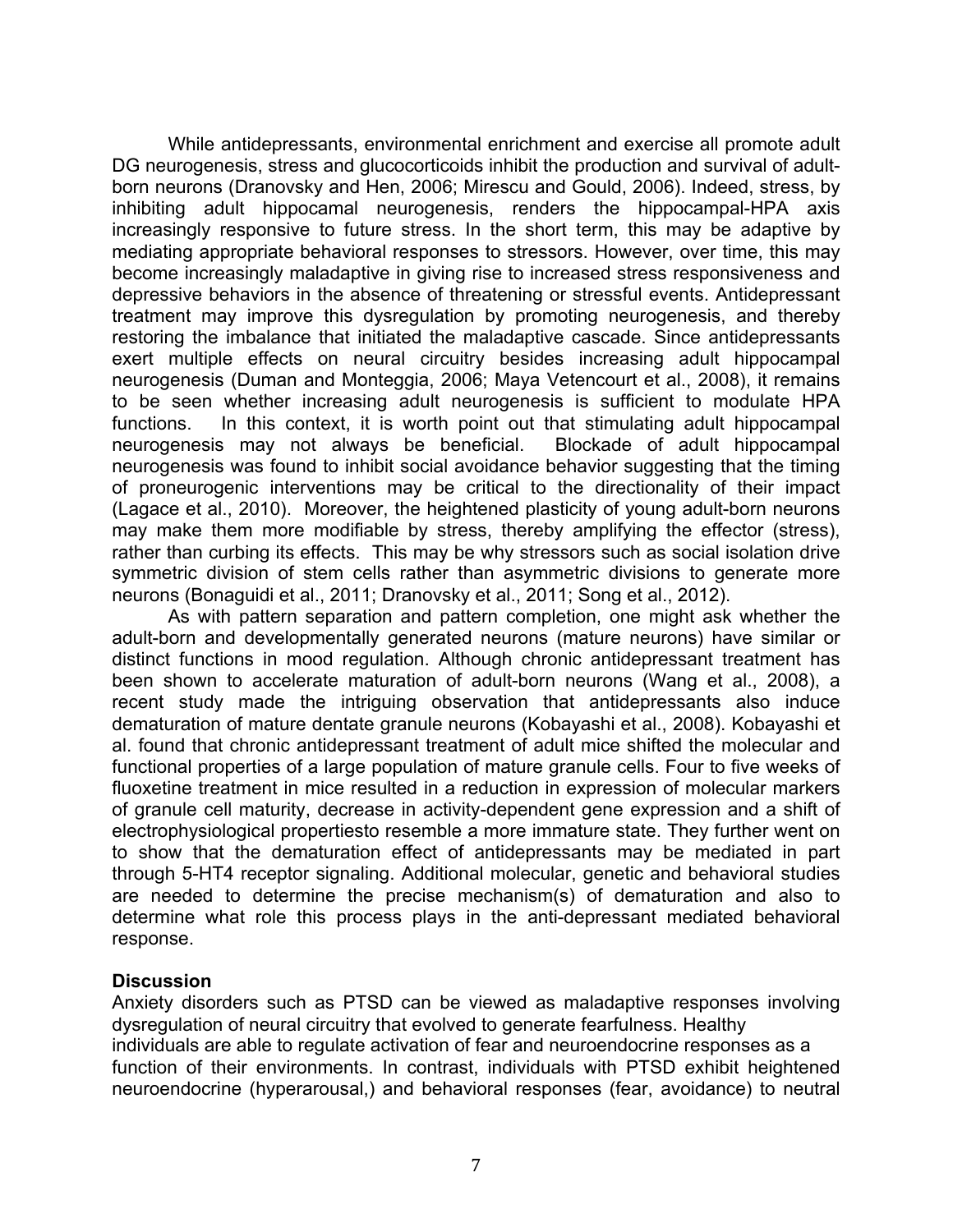stimuli resembling the aversive event even in presence of cues that convey safety. Efforts to delineate mechanisms underlying PTSD have implicated deficits in extinction learning, associative learning, extinction learning recall, fear inhibition and consolidation (Johansen et al., 2011; Jovanovic and Ressler, 2010; Kearns et al., 2012). However, much less is known about encoding mechanisms that underlie the overgeneralization of fear. We recently proposed that an imbalance in pattern separation and pattern completion may result in overgeneralization of fear (Sahay et al., 2011a; Sahay et al., 2011b). Specifically, failure to distinguish between perceptually similar environments may result in excessive pattern completion whereby minimal cues may trigger full and unusually vivid recall of the traumatic episodic memory, together with the associated emotional responses. The over-activation of the stress response in a similar "safe" environment may arise from a failure to suppress the HPA axis once the previous aversive memory is retrieved. Short periods of intense stress or trauma, a known risk factor, for PTSD, may modify the connectivity of the DG-CA3 circuit so as to produce an imbalance between pattern separation and pattern completion. Thus, increasing the number of young-adult born neurons may enhance pattern separation to modulate the excessive generalization seen in PTSD (Figure 1).

In thinking about how antidepressants recruit adult-born neurons to mediate their behavioral effects, we must ask the following: How does the stimulation of neurogenesis by antidepressants give rise to changes in the PVN? It is tempting to speculate that new neurons might secrete growth factors that impinge upon interneurons (whose dendrites ramify across layers in the hippocampus), thereby affecting the properties of hippocampal sub regions such as the subiculum to regulate HPA functions. Does increasing adult neurogenesis modulate activity or plasticity in the subiculum or other nodes in the stress regulation pathway such as the bed nucleus of the stria terminals or the septum? Does improving pattern separation also produce similar changes in the ventral subiculum to impact the HPA axis through these nodes? Given the differences in connectivity of the hippocampus along its septohippocampal axis with limbic structures such as the amygdala, prefrontal cortex, hypothalamus, do the effects of modulating neurogenesis on mood differ depending on whether the septal or temporal DG is targeted (Sahay and Hen, 2007)? Furthermore, given that antidepressants on the one hand promote generation of new neurons while at the same time causing dematuration of mature granule cells, it is interesting to consider whether these seemingly disparate processes might converge at the level of HPA axis regulation (Figure 1). Should dematuration turn out to be a robust AD induced effect, then one must ask whether dematuration of old (mature) dentate granule neurons makes them more similar to young adult-born neurons with regards to stress responsiveness and HPA modulation? The predicted effects of dematuration of mature neurons on pattern separation are not clear-cut: On one hand, dematuration may diminish pattern completion and enhance pattern separation by making the older neurons more juvenilelike. On the other hand, since dematuration results in decreased facilitation of mossy fiber-CA3 synapses, contextual encoding may be impaired. If so, it may be that antidepressants engage pattern separation independent mechanisms to produce changes in mood.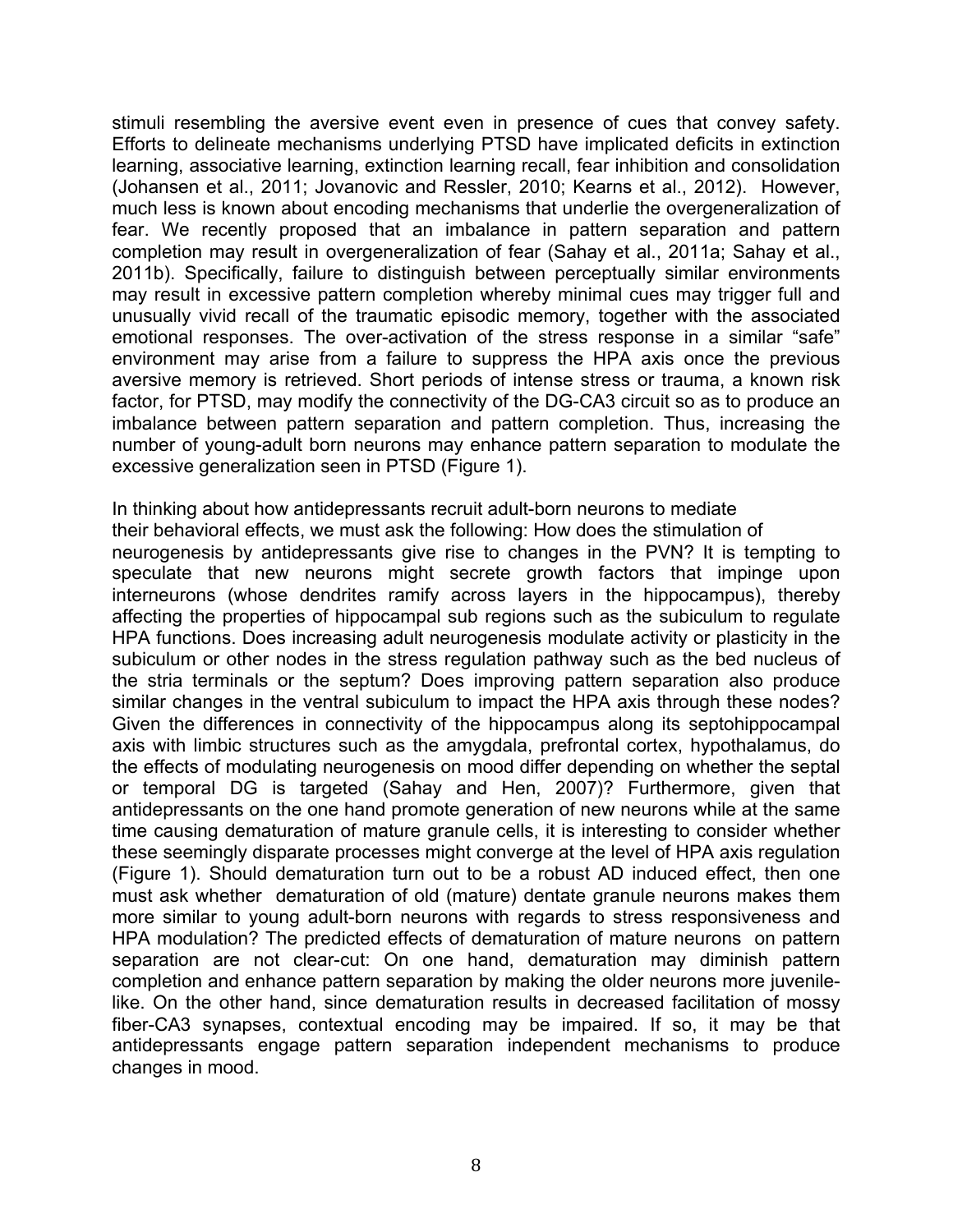As these questions are addressed, results should be considered in the context of their relevance to depressive illness. For example, depression is not a hippocampal specific disorder, but is associated with alterations in many brain regions, including prefrontal cortex, hypothalamus, amygdala and nucleus accumbens (Krishnan and Nestler, 2008), and it will be important to discern what role hippocampal neurogenesis plays in regulation of these regions. Additionally, in some individuals with depression, alterations in HPA axis regulation are not observed. Whether or not new neurons and antidepressant treatment play roles outside of stress response regulation to benefit these individuals will be important to determine. Despite these remaining questions, existing data provide insight into the role of adult-born neurons in regulation of mood, and pinpoint the stress response pathway as one important means by which adult-born neurons may exert their effect. Understanding how adult-born neurons contribute to pattern separation and regulation of the stress response system is likely to provide a conceptual framework upon which to think about how the DG modulates mood. Gaining such an understanding holds the promise of development of novel therapeutic strategies to target depressive and anxiety disorders.

**Figure 1. Schematic showing the relationship between adult neurogenesis, antidepressants, dematuration, pattern separation and mood regulation.** Adultborn neurons may modulate fear generalization and adaptive stress responses through pattern separation dependent and independent mechanisms (i and ii). The behavioral effects of antidepressants may require both increased adult hippocampal neurogenesis and dematuration of the mature DG neurons and these effects may be mediated independent of pattern separation (iii and iv). Large arrows convey established links whereas small arrows indicate relationships to be tested.



Dematuration of mature neurons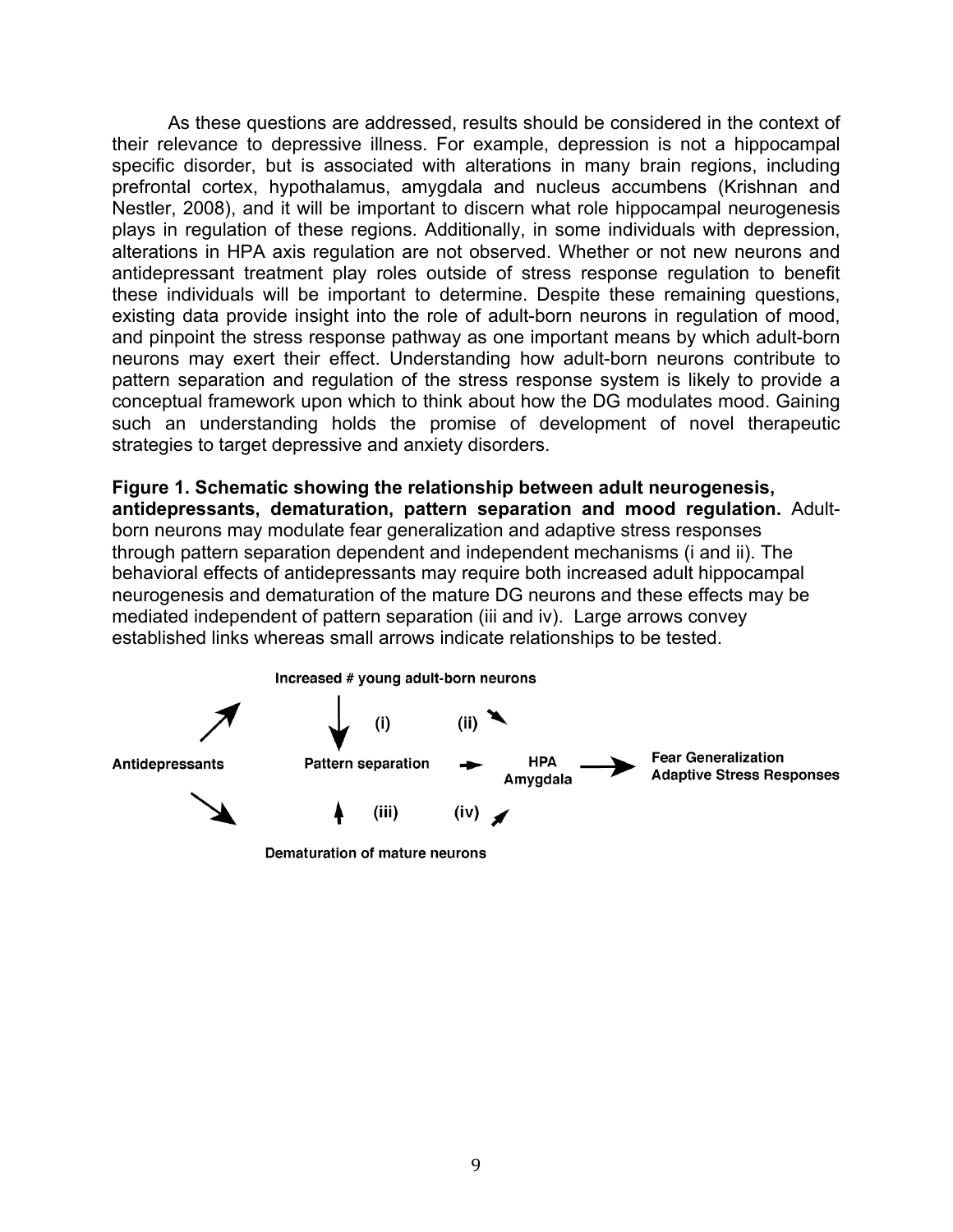# **References**

Adachi, M., Barrot, M., Autry, A.E., Theobald, D., and Monteggia, L.M. (2008). Selective loss of brain-derived neurotrophic factor in the dentate gyrus attenuates antidepressant efficacy. Biol Psychiatry *63*, 642-649.

Aimone, J.B., Deng, W., and Gage, F.H. (2011). Resolving new memories: a critical look at the dentate gyrus, adult neurogenesis, and pattern separation. Neuron *70*, 589- 596.

Appleby, P.A., Kempermann, G., and Wiskott, L. (2011). The role of additive neurogenesis and synaptic plasticity in a hippocampal memory model with grid-cell like input. PLoS computational biology *7*, e1001063.

Bakker, A., Kirwan, C.B., Miller, M., and Stark, C.E. (2008). Pattern separation in the human hippocampal CA3 and dentate gyrus. Science *319*, 1640-1642.

Becker, S., Macqueen, G., and Wojtowicz, J.M. (2009). Computational modeling and empirical studies of hippocampal neurogenesis-dependent memory: Effects of interference, stress and depression. Brain Res *1299*, 45-54.

Bonaguidi, M.A., Wheeler, M.A., Shapiro, J.S., Stadel, R.P., Sun, G.J., Ming, G.L., and Song, H. (2011). In vivo clonal analysis reveals self-renewing and multipotent adult neural stem cell characteristics. Cell *145*, 1142-1155.

Chen, A.C., Shirayama, Y., Shin, K.H., Neve, R.L., and Duman, R.S. (2001). Expression of the cAMP response element binding protein (CREB) in hippocampus produces an antidepressant effect. Biol Psychiatry *49*, 753-762.

Clelland, C.D., Choi, M., Romberg, C., Clemenson, G.D., Jr., Fragniere, A., Tyers, P., Jessberger, S., Saksida, L.M., Barker, R.A., Gage, F.H.*, et al.* (2009). A functional role for adult hippocampal neurogenesis in spatial pattern separation. Science *325*, 210-213. David, D.J., Samuels, B.A., Rainer, Q., Wang, J.W., Marsteller, D., Mendez, I., Drew, M., Craig, D.A., Guiard, B.P., Guilloux, J.P.*, et al.* (2009). Neurogenesis-dependent and -independent effects of fluoxetine in an animal model of anxiety/depression. Neuron *62*, 479-493.

Dranovsky, A., and Hen, R. (2006). Hippocampal neurogenesis: regulation by stress and antidepressants. Biol Psychiatry *59*, 1136-1143.

Dranovsky, A., Picchini, A.M., Moadel, T., Sisti, A.C., Yamada, A., Kimura, S., Leonardo, E.D., and Hen, R. (2011). Experience dictates stem cell fate in the adult hippocampus. Neuron *70*, 908-923.

Duman, R.S., and Monteggia, L.M. (2006). A neurotrophic model for stress-related mood disorders. Biol Psychiatry *59*, 1116-1127.

Ge, S., Yang, C.H., Hsu, K.S., Ming, G.L., and Song, H. (2007). A critical period for enhanced synaptic plasticity in newly generated neurons of the adult brain. Neuron *54*, 559-566.

Gilbert, P.E., Kesner, R.P., and Lee, I. (2001). Dissociating hippocampal subregions: double dissociation between dentate gyrus and CA1. Hippocampus *11*, 626-636.

Herman, J.P., Cullinan, W.E., Morano, M.I., Akil, H., and Watson, S.J. (1995). Contribution of the ventral subiculum to inhibitory regulation of the hypothalamopituitary-adrenocortical axis. J Neuroendocrinol *7*, 475-482.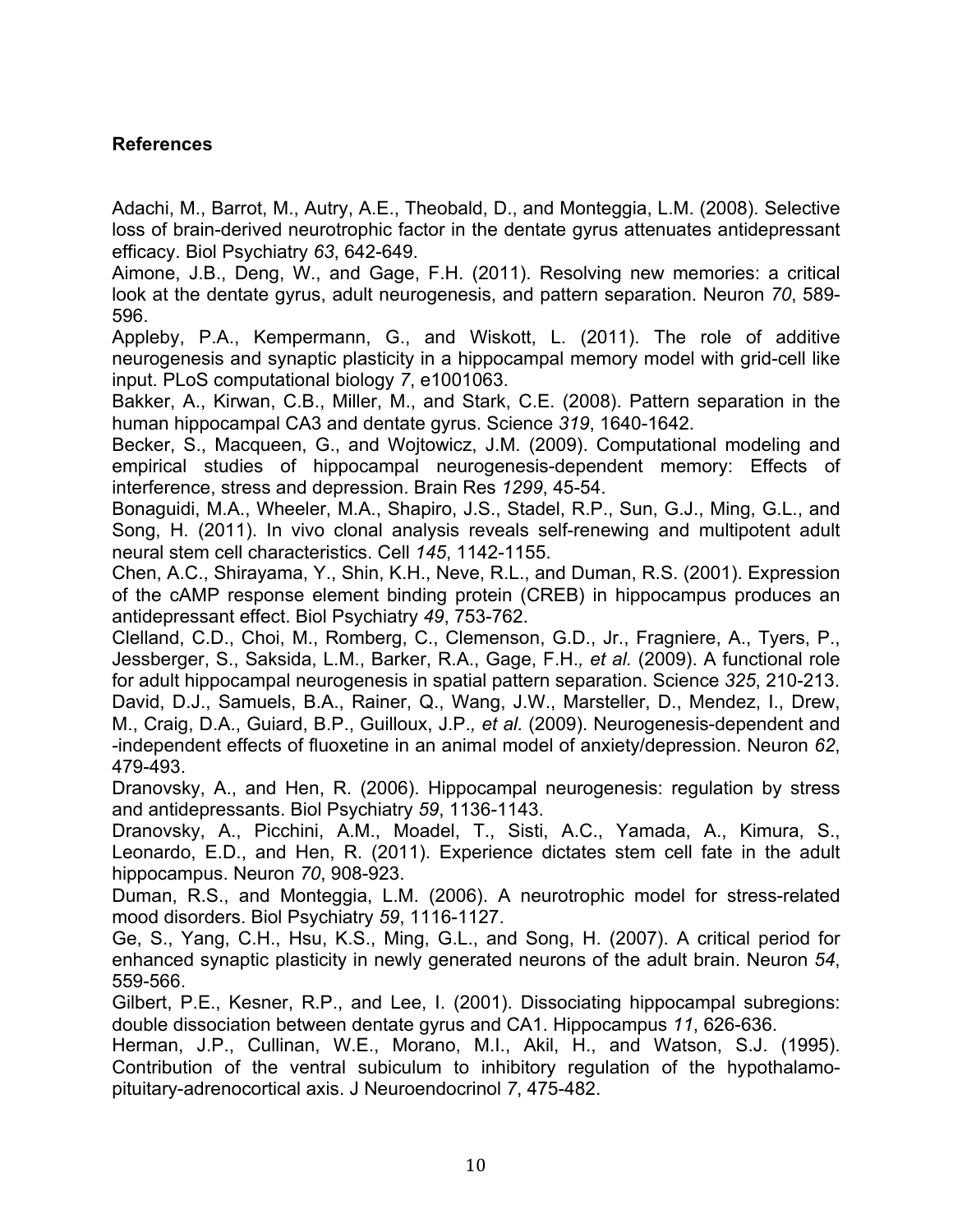Herman, J.P., Dolgas, C.M., and Carlson, S.L. (1998). Ventral subiculum regulates hypothalamo-pituitary-adrenocortical and behavioural responses to cognitive stressors. Neuroscience *86*, 449-459.

Herman, J.P., and Mueller, N.K. (2006). Role of the ventral subiculum in stress integration. Behav Brain Res *174*, 215-224.

Holsboer, F., Gerken, A., Stalla, G.K., and Muller, O.A. (1987). Blunted aldosterone and ACTH release after human CRH administration in depressed patients. Am J Psychiatry *144*, 229-231.

Hunsberger, J.G., Newton, S.S., Bennett, A.H., Duman, C.H., Russell, D.S., Salton, S.R., and Duman, R.S. (2007). Antidepressant actions of the exercise-regulated gene VGF. Nat Med *13*, 1476-1482.

Imayoshi, I., Sakamoto, M., Ohtsuka, T., Takao, K., Miyakawa, T., Yamaguchi, M., Mori, K., Ikeda, T., Itohara, S., and Kageyama, R. (2008). Roles of continuous neurogenesis in the structural and functional integrity of the adult forebrain. Nat Neurosci *11*, 1153- 1161.

Johansen, J.P., Cain, C.K., Ostroff, L.E., and LeDoux, J.E. (2011). Molecular mechanisms of fear learning and memory. Cell *147*, 509-524.

Jovanovic, T., and Ressler, K.J. (2010). How the neurocircuitry and genetics of fear inhibition may inform our understanding of PTSD. Am J Psychiatry *167*, 648-662.

Kearns, M.C., Ressler, K.J., Zatzick, D., and Rothbaum, B.O. (2012). Early Interventions for Ptsd: A Review. Depression and anxiety.

Kesner, R.P. (2007). A behavioral analysis of dentate gyrus function. Prog Brain Res *163*, 567-576.

Kobayashi, K., Ikeda, Y., Haneda, E., and Suzuki, H. (2008). Chronic fluoxetine bidirectionally modulates potentiating effects of serotonin on the hippocampal mossy fiber synaptic transmission. J Neurosci *28*, 6272-6280.

Krishnan, V., and Nestler, E.J. (2008). The molecular neurobiology of depression. Nature *455*, 894-902.

Lacefield, C.O., Itskov, V., Reardon, T., Hen, R., and Gordon, J.A. (2010). Effects of adult-generated granule cells on coordinated network activity in the dentate gyrus. Hippocampus.

Lacy, J.W., Yassa, M.A., Stark, S.M., Muftuler, L.T., and Stark, C.E. (2011). Distinct pattern separation related transfer functions in human CA3/dentate and CA1 revealed using high-resolution fMRI and variable mnemonic similarity. Learning & memory (Cold Spring Harbor, NY *18*, 15-18.

Lagace, D.C., Donovan, M.H., DeCarolis, N.A., Farnbauch, L.A., Malhotra, S., Berton, O., Nestler, E.J., Krishnan, V., and Eisch, A.J. (2010). Adult hippocampal neurogenesis is functionally important for stress-induced social avoidance. Proc Natl Acad Sci U S A *107*, 4436-4441.

Lee, J.S., Jang, D.J., Lee, N., Ko, H.G., Kim, H., Kim, Y.S., Kim, B., Son, J., Kim, S.H., Chung, H.*, et al.* (2009). Induction of neuronal vascular endothelial growth factor expression by cAMP in the dentate gyrus of the hippocampus is required for antidepressant-like behaviors. J Neurosci *29*, 8493-8505.

Leutgeb, J.K., Leutgeb, S., Moser, M.B., and Moser, E.I. (2007). Pattern separation in the dentate gyrus and CA3 of the hippocampus. Science *315*, 961-966.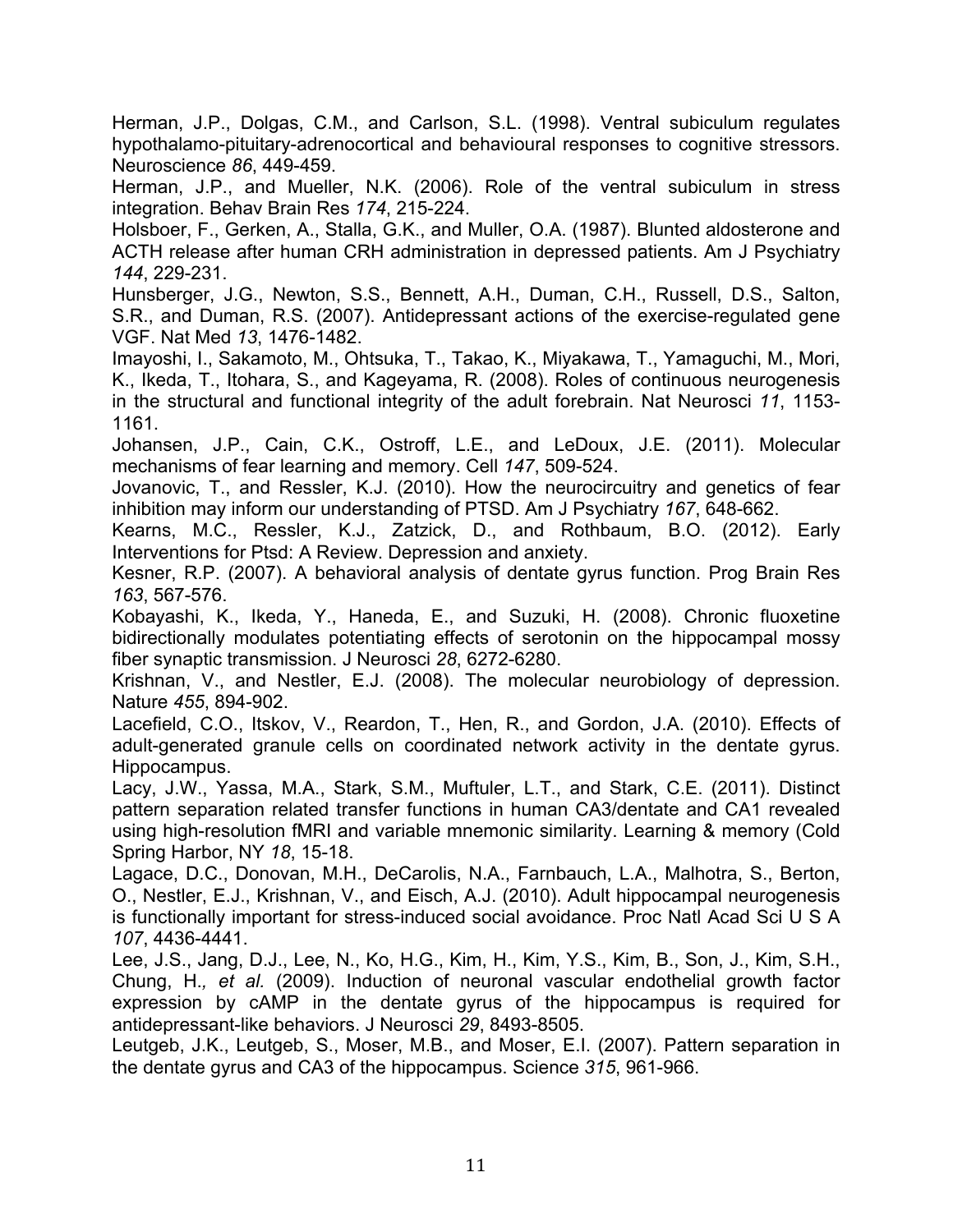Li, Y., Luikart, B.W., Birnbaum, S., Chen, J., Kwon, C.H., Kernie, S.G., Bassel-Duby, R., and Parada, L.F. (2008). TrkB regulates hippocampal neurogenesis and governs sensitivity to antidepressive treatment. Neuron *59*, 399-412.

Malberg, J.E., Eisch, A.J., Nestler, E.J., and Duman, R.S. (2000). Chronic antidepressant treatment increases neurogenesis in adult rat hippocampus. J Neurosci *20*, 9104-9110.

Marr, D. (1971). Simple memory: a theory for archicortex. Philosophical transactions of the Royal Society of London *262*, 23-81.

Maya Vetencourt, J.F., Sale, A., Viegi, A., Baroncelli, L., De Pasquale, R., O'Leary, O.F., Castren, E., and Maffei, L. (2008). The antidepressant fluoxetine restores plasticity in the adult visual cortex. Science *320*, 385-388.

McEwen, B.S. (2001). Plasticity of the hippocampus: adaptation to chronic stress and allostatic load. Ann N Y Acad Sci *933*, 265-277.

McHugh, T.J., Jones, M.W., Quinn, J.J., Balthasar, N., Coppari, R., Elmquist, J.K., Lowell, B.B., Fanselow, M.S., Wilson, M.A., and Tonegawa, S. (2007). Dentate Gyrus NMDA Receptors Mediate Rapid Pattern Separation in the Hippocampal Network. Science *317*, 94-99.

Mirescu, C., and Gould, E. (2006). Stress and adult neurogenesis. Hippocampus *16*, 233-238.

Myers, C.E., and Scharfman, H.E. (2008). A role for hilar cells in pattern separation in the dentate gyrus: A computational approach. Hippocampus.

Nakashiba, T., Cushman, J.D., Pelkey, K.A., Renaudineau, S., Buhl, D.L., McHugh, T.J., Rodriguez Barrera, V., Chittajallu, R., Iwamoto, K.S., McBain, C.J.*, et al.* (2012). Young dentate granule cells mediate pattern separation, whereas old granule cells facilitate pattern completion. Cell *149*, 188-201.

Nakazawa, K., Quirk, M.C., Chitwood, R.A., Watanabe, M., Yeckel, M.F., Sun, L.D., Kato, A., Carr, C.A., Johnston, D., Wilson, M.A.*, et al.* (2002). Requirement for hippocampal CA3 NMDA receptors in associative memory recall. Science *297*, 211-218. Nemeroff, C.B., Widerlov, E., Bissette, G., Walleus, H., Karlsson, I., Eklund, K., Kilts, C.D., Loosen, P.T., and Vale, W. (1984). Elevated concentrations of CSF corticotropinreleasing factor-like immunoreactivity in depressed patients. Science *226*, 1342-1344.

Neunuebel, J.P., and Knierim, J.J. (2012). Spatial firing correlates of physiologically distinct cell types of the rat dentate gyrus. J Neurosci *32*, 3848-3858.

O'Reilly, R.C., and McClelland, J.L. (1994). Hippocampal conjunctive encoding, storage, and recall: avoiding a trade-off. Hippocampus *4*, 661-682.

Rolls, E.T., and Kesner, R.P. (2006). A computational theory of hippocampal function, and empirical tests of the theory. Prog Neurobiol *79*, 1-48.

Rudy, J.W., and O'Reilly, R.C. (1999). Contextual fear conditioning, conjunctive representations, pattern completion, and the hippocampus. Behav Neurosci *113*, 867- 880.

Sahay, A., and Hen, R. (2007). Adult hippocampal neurogenesis in depression. Nat Neurosci *10*, 1110-1115.

Sahay, A., Scobie, K.N., Hill, A.S., O'Carroll, C.M., Kheirbek, M.A., Burghardt, N.S., Fenton, A.A., Dranovsky, A., and Hen, R. (2011a). Increasing adult hippocampal neurogenesis is sufficient to improve pattern separation. Nature *472*, 466-470.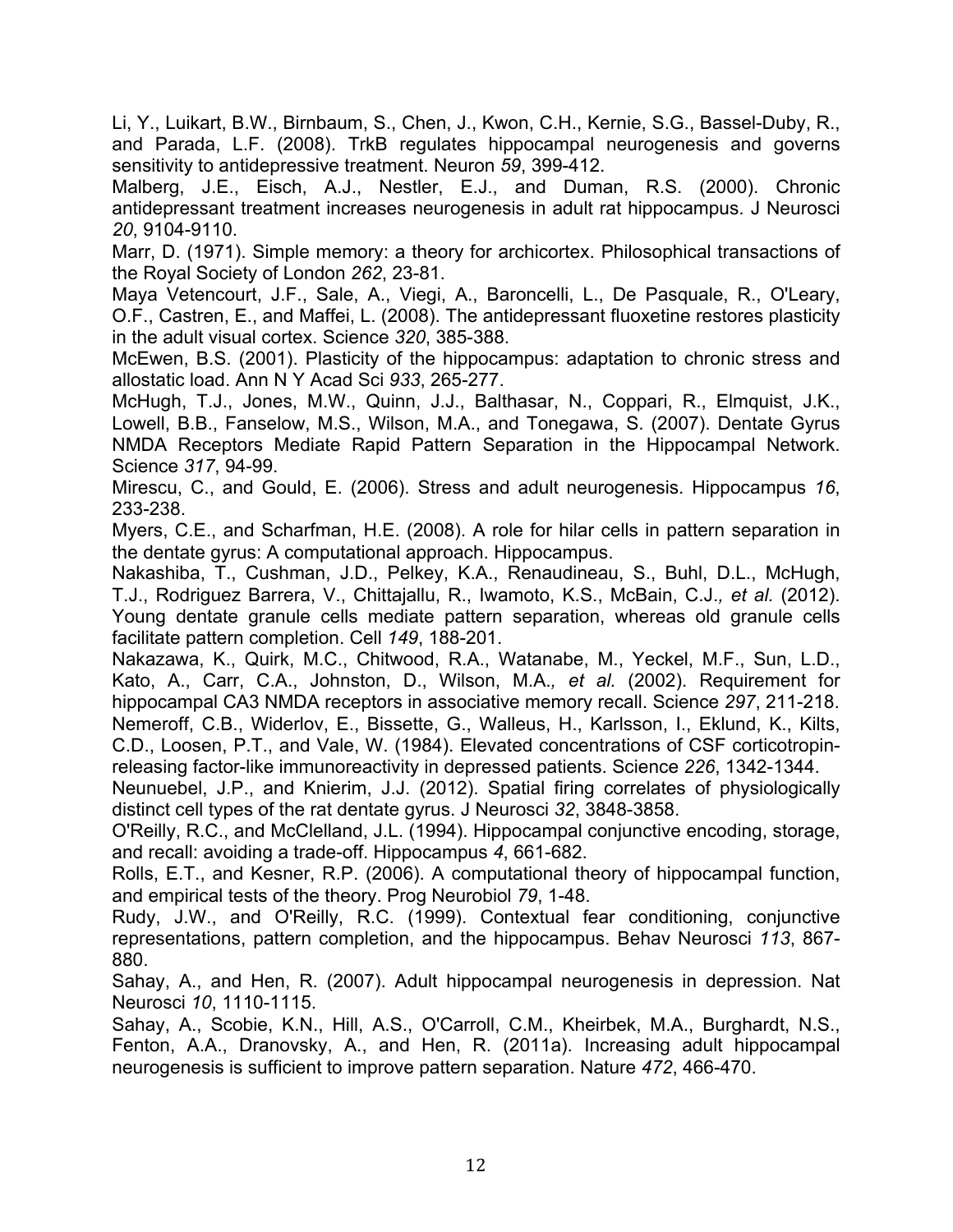Sahay, A., Wilson, D.A., and Hen, R. (2011b). Pattern separation: a common function for new neurons in hippocampus and olfactory bulb. Neuron *70*, 582-588.

Santarelli, L., Saxe, M., Gross, C., Surget, A., Battaglia, F., Dulawa, S., Weisstaub, N., Lee, J., Duman, R., Arancio, O.*, et al.* (2003). Requirement of hippocampal neurogenesis for the behavioral effects of antidepressants. Science *301*, 805-809.

Sapolsky, R.M., Krey, L.C., and McEwen, B.S. (1984). Glucocorticoid-sensitive hippocampal neurons are involved in terminating the adrenocortical stress response. Proc Natl Acad Sci U S A *81*, 6174-6177.

Saxe, M.D., Battaglia, F., Wang, J.W., Malleret, G., David, D.J., Monckton, J.E., Garcia, A.D., Sofroniew, M.V., Kandel, E.R., Santarelli, L.*, et al.* (2006). Ablation of hippocampal neurogenesis impairs contextual fear conditioning and synaptic plasticity in the dentate gyrus. Proc Natl Acad Sci U S A *103*, 17501-17506.

Schloesser, R.J., Lehmann, M., Martinowich, K., Manji, H.K., and Herkenham, M. (2010). Environmental enrichment requires adult neurogenesis to facilitate the recovery from psychosocial stress. Mol Psychiatry *15*, 1152-1163.

Schloesser, R.J., Manji, H.K., and Martinowich, K. (2009). Suppression of adult neurogenesis leads to an increased hypothalamo-pituitary-adrenal axis response. Neuroreport *20*, 553-557.

Schmidt, B., Marrone, D.F., and Markus, E.J. (2012). Disambiguating the similar: the dentate gyrus and pattern separation. Behav Brain Res *226*, 56-65.

Shirayama, Y., Chen, A.C., Nakagawa, S., Russell, D.S., and Duman, R.S. (2002). Brain-derived neurotrophic factor produces antidepressant effects in behavioral models of depression. J Neurosci *22*, 3251-3261.

Snyder, J.S., and Cameron, H.A. (2012). Could adult hippocampal neurogenesis be relevant for human behavior? Behav Brain Res *227*, 384-390.

Snyder, J.S., Kee, N., and Wojtowicz, J.M. (2001). Effects of adult neurogenesis on synaptic plasticity in the rat dentate gyrus. J Neurophysiol *85*, 2423-2431.

Snyder, J.S., Soumier, A., Brewer, M., Pickel, J., and Cameron, H.A. (2011). Adult hippocampal neurogenesis buffers stress responses and depressive behaviour. Nature *476*, 458-461.

Son, H., Banasr, M., Choi, M., Chae, S.Y., Licznerski, P., Lee, B., Voleti, B., Li, N., Lepack, A., Fournier, N.M.*, et al.* (2012). Neuritin produces antidepressant actions and blocks the neuronal and behavioral deficits caused by chronic stress. Proc Natl Acad Sci U S A *109*, 11378-11383.

Song, J., Zhong, C., Bonaguidi, M.A., Sun, G.J., Hsu, D., Gu, Y., Meletis, K., Huang, Z.J., Ge, S., Enikolopov, G.*, et al.* (2012). Neuronal circuitry mechanism regulating adult quiescent neural stem-cell fate decision. Nature *489*, 150-154.

Tashiro, A., Makino, H., and Gage, F.H. (2007). Experience-specific functional modification of the dentate gyrus through adult neurogenesis: a critical period during an immature stage. J Neurosci *27*, 3252-3259.

Toni, N., Laplagne, D.A., Zhao, C., Lombardi, G., Ribak, C.E., Gage, F.H., and Schinder, A.F. (2008). Neurons born in the adult dentate gyrus form functional synapses with target cells. Nat Neurosci *11*, 901-907.

Treves, A., Tashiro, A., Witter, M.E., and Moser, E.I. (2008). What is the mammalian dentate gyrus good for? Neuroscience *154*, 1155-1172.